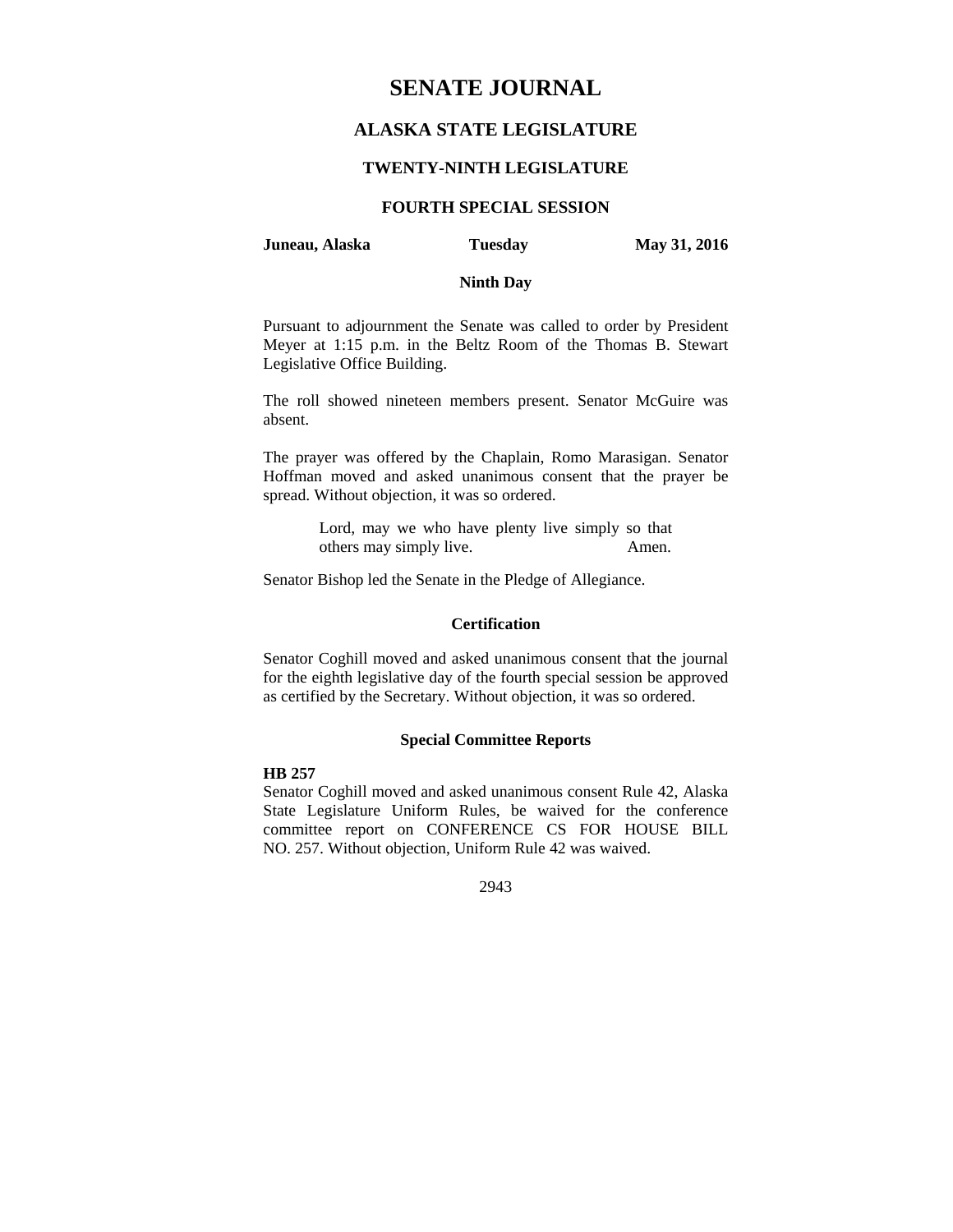The following report was received and distributed at 11:35 a.m., May 31:

May 30, 2016

Mr. President: Mr. Speaker:

The Conference Committee with limited powers of free conference considered SENATE CS FOR CS FOR HOUSE BILL NO. 257(FIN) and CS FOR HOUSE BILL NO. 257(FIN) and recommends

> CONFERENCE CS FOR HOUSE BILL NO. 257 "An Act making appropriations for the operating and capital expenses of the state's integrated comprehensive mental health program; making supplemental appropriations; and providing for an effective date"

be adopted.

A fiscal note packet was attached.

Signing the report: Senator Kelly, Chair, Senators MacKinnon, Hoffman; Representative Neuman, Chair, Representatives Thompson, Gara.

Senator Coghill moved that the Senate adopt the Conference Committee Report.

The question being: "Shall the Senate adopt the Conference Committee Report?" The roll was taken with the following result:

CCS HB 257 Shall the Senate Adopt the Conference Committee Report? Effective Dates

**YEAS: 19 NAYS: 0 EXCUSED: 0 ABSENT: 1**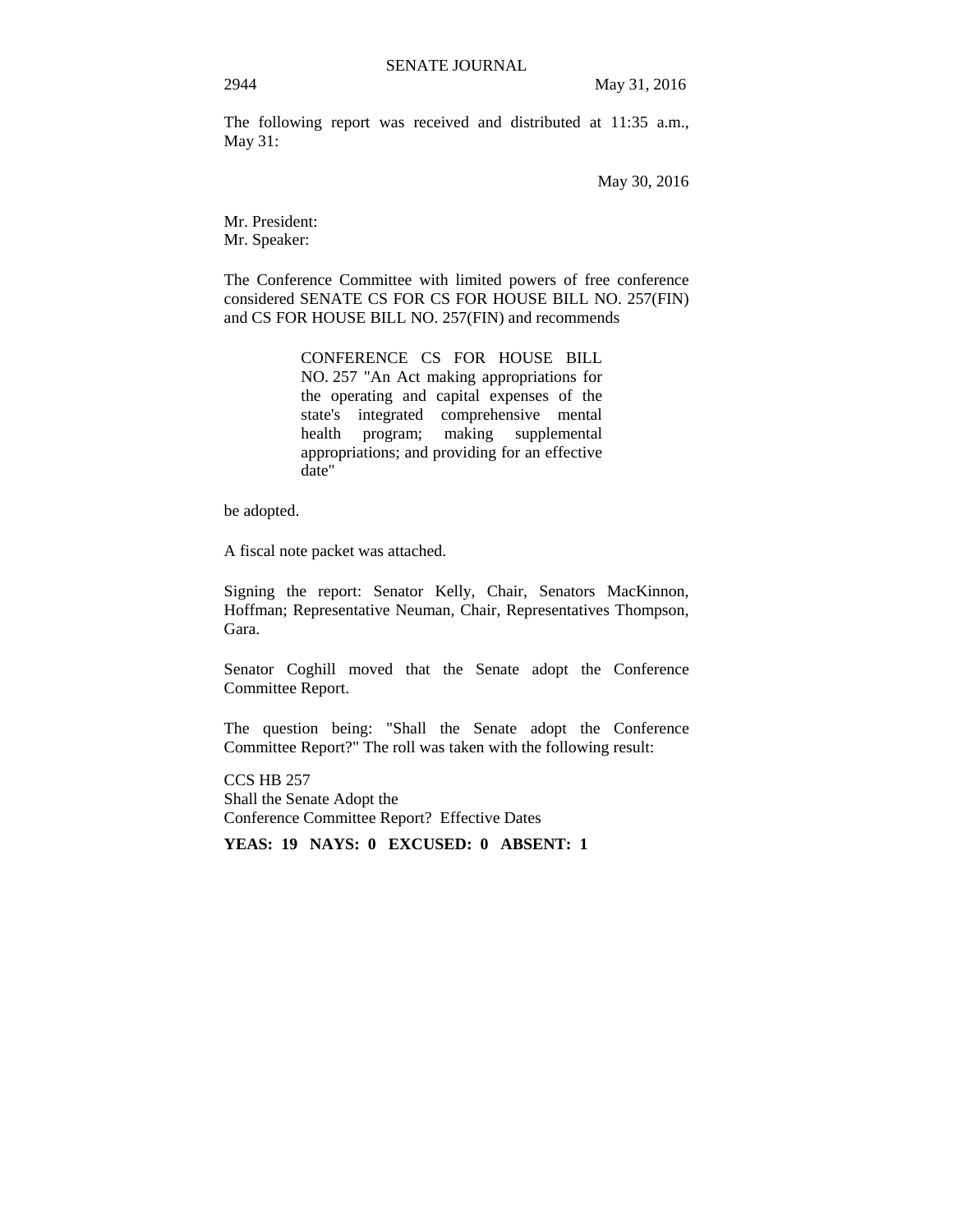May 31, 2016 2945

Yeas: Stoltze, Wielechowski, Bishop, Coghill, Costello, Dunleavy, Egan, Ellis, Gardner, Giessel, Hoffman, Huggins, Kelly, MacKinnon, Micciche, Olson, Stedman, Stevens, Meyer

Absent: McGuire

and so, the report was adopted, thus adopting:

CONFERENCE CS FOR HOUSE BILL NO. 257 "An Act making appropriations for the operating and capital expenses of the state's integrated comprehensive mental health program; making supplemental appropriations; and providing for an effective date."

Senator Coghill moved and asked unanimous consent that the vote on the adoption of the Conference Committee Report be considered the vote on the effective date clauses. Without objection, it was so ordered.

The Secretary was requested to notify the House.

President Meyer stated in accordance with Rule 43(b), Alaska State Legislature Uniform Rules, engrossment may be waived on all bills transmitted to the House this legislative day.

Senator Coghill moved and asked unanimous consent to adopt the first supplemental calendar. Without objection, the first supplemental calendar was adopted.

The presence of Senator McGuire was noted.

### **Consideration of the First Supplemental Calendar**

#### **Second Reading of House Bills**

#### **HB 27**

CS FOR SPONSOR SUBSTITUTE FOR HOUSE BILL NO. 27(JUD) am "An Act relating to the duties of the Department of Health and Social Services; relating to hearings on and plans for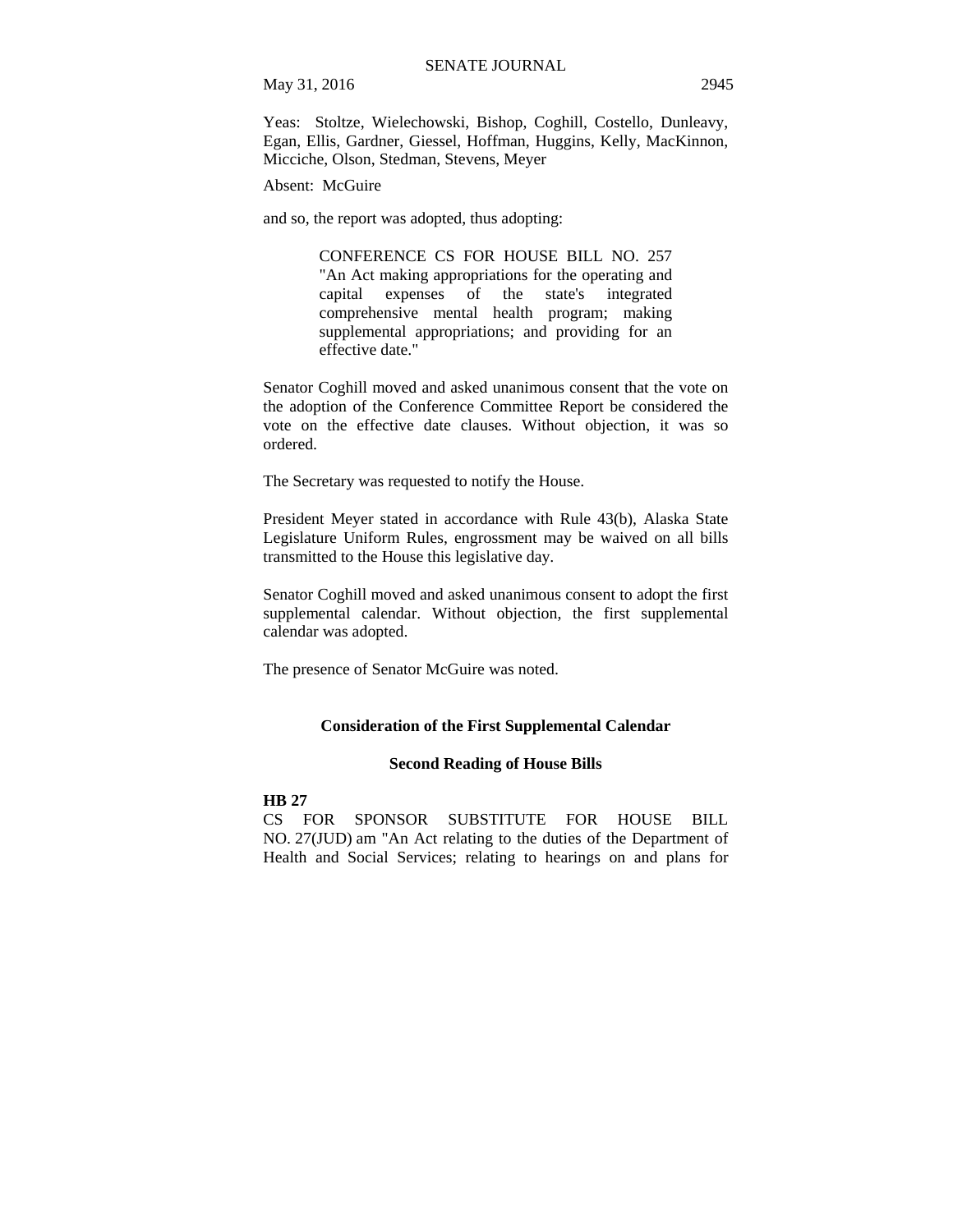permanent placement of a child in need of aid; relating to school placement and transportation for children in foster care; relating to foster care transition programs; relating to emergency and temporary placement of a child in need of aid; relating to transitional living arrangements for children in foster care; and amending Rule 17.2, Alaska Child in Need of Aid Rules of Procedure" was read the second time.

Senator Stedman, Chair, moved and asked unanimous consent for the adoption of the Health and Social Services Senate Committee Substitute offered on page 2490. Senator Gardner objected, then withdrew her objection. There being no further objection, SENATE CS FOR CS FOR SPONSOR SUBSTITUTE FOR HOUSE BILL NO. 27(HSS) was adopted.

Senator Dunleavy offered Amendment No. 1:

Page 7, following line 28:

Insert a new bill section to read:

"**\* Sec. 7.** AS 47.10.115(b) is amended to read:

(b) The department **shall** [MAY NOT] distribute the proceeds of a trust under this section [UNLESS]

(1) **to** the child **when the child**

**(A) has reached 21 years of age; or**

**(B) is no longer in the custody of the department and** has reached **at least** 18 years of age **or is emancipated** [AND IS NO LONGER IN THE CUSTODY OF THE DEPARTMENT]; **or**

(2) **when** [THE CHILD HAS BEEN ADOPTED AND ONE YEAR HAS ELAPSED SINCE THE ADOPTION;

(3) THE CHILD IS NO LONGER IN THE CUSTODY OF THE DEPARTMENT AND THE CHILD HAS BEEN REUNITED WITH THE CHILD'S PARENTS; OR

(4)] ordered to do so by the court in the best interest of the child."

Renumber the following bill sections accordingly.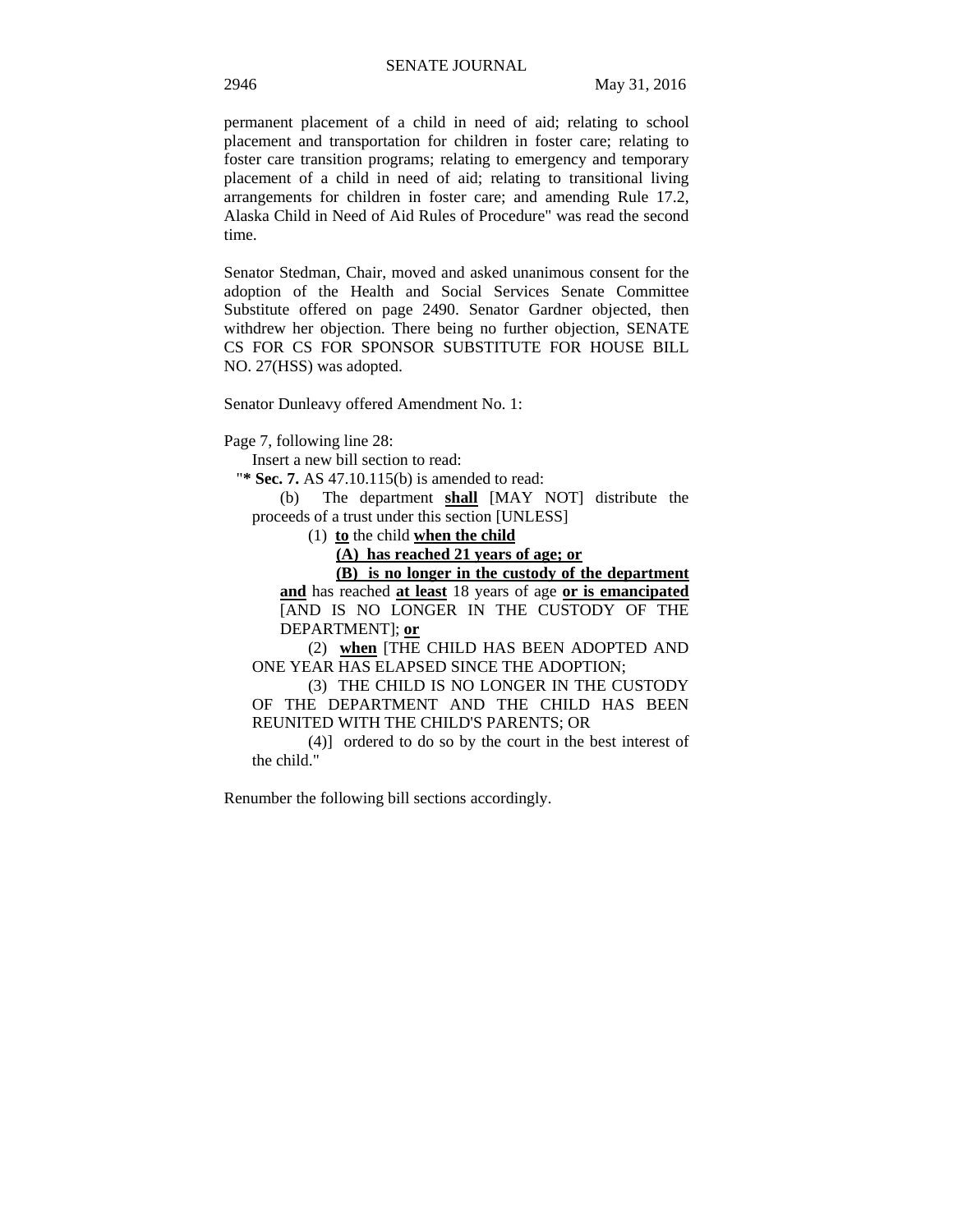Page 9, following line 18:

Insert a new bill section to read: "**\* Sec. 14.** AS 47.10.115(c) is repealed."

Renumber the following bill section accordingly.

Senator Dunleavy moved for the adoption of Amendment No. 1. Senator Gardner objected, then withdrew her objection. There being no further objection, Amendment No. 1 was adopted.

Senator Coghill moved and asked unanimous consent that the bill be considered engrossed, advanced to third reading and placed on final passage. Without objection, it was so ordered.

SENATE CS FOR CS FOR SPONSOR SUBSTITUTE FOR HOUSE BILL NO. 27(HSS) am S was read the third time.

The question being: "Shall SENATE CS FOR CS FOR SPONSOR SUBSTITUTE FOR HOUSE BILL NO. 27(HSS) am S "An Act relating to the duties of the Department of Health and Social Services; relating to hearings on and plans for permanent placement of a child in need of aid; relating to school placement and transportation for children in foster care; relating to foster care transition programs; relating to emergency and temporary placement of a child in need of aid; relating to transitional living arrangements for children in foster care; and amending Rule 17.2, Alaska Child in Need of Aid Rules of Procedure" pass the Senate?" The roll was taken with the following result:

SCS CSSSHB 27(HSS) am S Third Reading - Final Passage Court Rule

#### **YEAS: 20 NAYS: 0 EXCUSED: 0 ABSENT: 0**

Yeas: Wielechowski, Bishop, Coghill, Costello, Dunleavy, Egan, Ellis, Gardner, Giessel, Hoffman, Huggins, Kelly, MacKinnon, McGuire, Micciche, Olson, Stedman, Stevens, Stoltze, Meyer

and so, SENATE CS FOR CS FOR SPONSOR SUBSTITUTE FOR HOUSE BILL NO. 27(HSS) am S passed the Senate.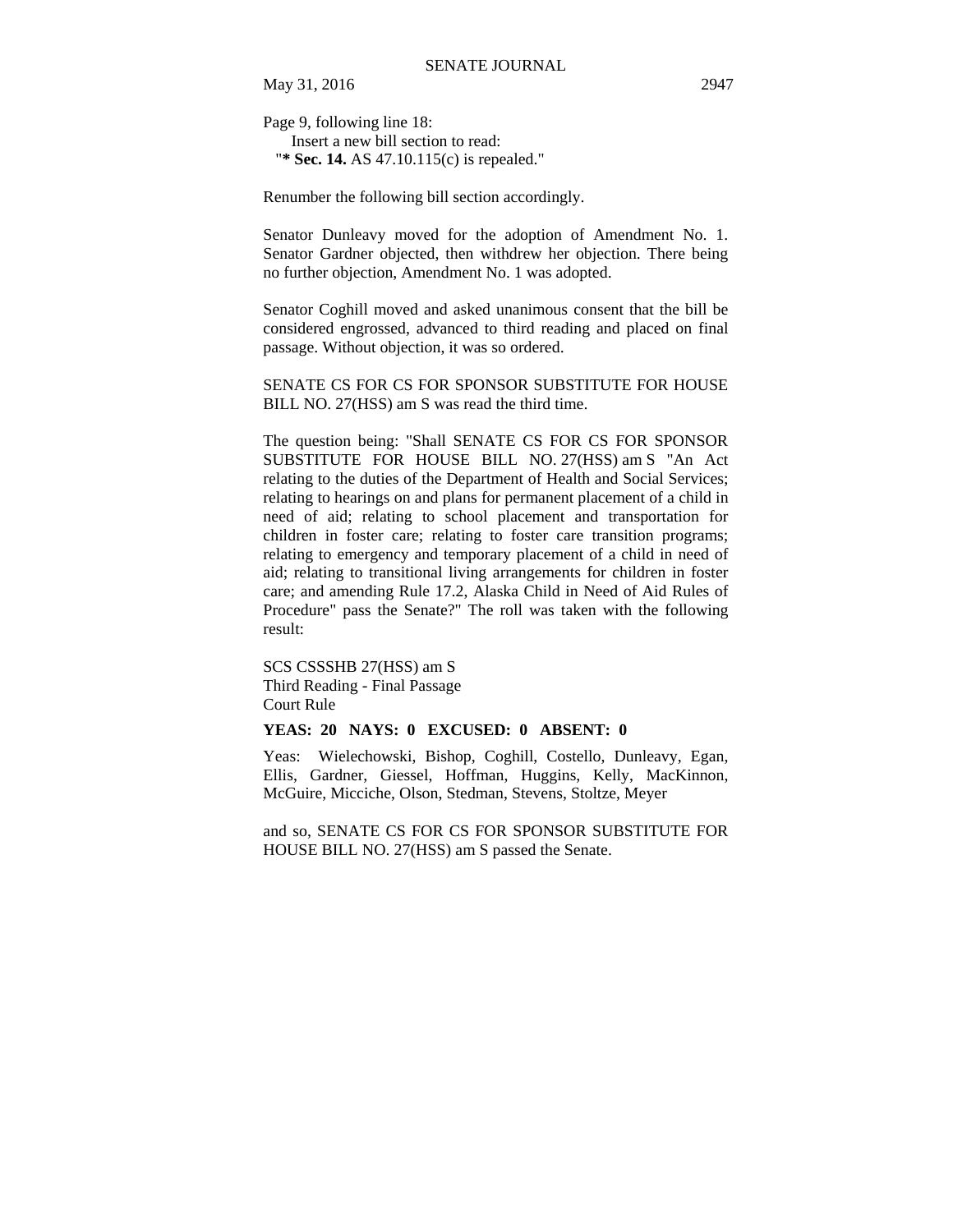Senator Coghill moved and asked unanimous consent that the vote on the passage of the bill be considered the vote on the Court Rule change. Without objection, it was so ordered and the bill was referred to the Secretary for engrossment.

## **HB 200**

CS FOR HOUSE BILL NO. 200(HSS) am "An Act establishing procedures related to a petition or proxy for adoption or guardianship of a child in state custody; adding a definition of 'proxy for a formal petition'; amending Rules 5 and 6(a), Alaska Adoption Rules, and adding Rule 17.3, Alaska Child in Need of Aid Rules of Procedure; and providing for an effective date" was read the second time.

Senator Coghill moved and asked unanimous consent that the bill be advanced to third reading and placed on final passage. Without objection, it was so ordered.

CS FOR HOUSE BILL NO. 200(HSS) am was read the third time.

The question being: "Shall CS FOR HOUSE BILL NO. 200(HSS) am "An Act establishing procedures related to a petition or proxy for adoption or guardianship of a child in state custody; adding a definition of 'proxy for a formal petition'; amending Rules 5 and 6(a), Alaska Adoption Rules, and adding Rule 17.3, Alaska Child in Need of Aid Rules of Procedure; and providing for an effective date" pass the Senate?" The roll was taken with the following result:

CSHB 200(HSS) am Third Reading - Final Passage Court Rules Effective Dates

# **YEAS: 18 NAYS: 2 EXCUSED: 0 ABSENT: 0**

Yeas: Bishop, Coghill, Costello, Dunleavy, Egan, Ellis, Gardner, Giessel, Hoffman, Huggins, MacKinnon, McGuire, Micciche, Olson, Stedman, Stevens, Wielechowski, Meyer

Nays: Kelly, Stoltze

and so, CS FOR HOUSE BILL NO. 200(HSS) am passed the Senate.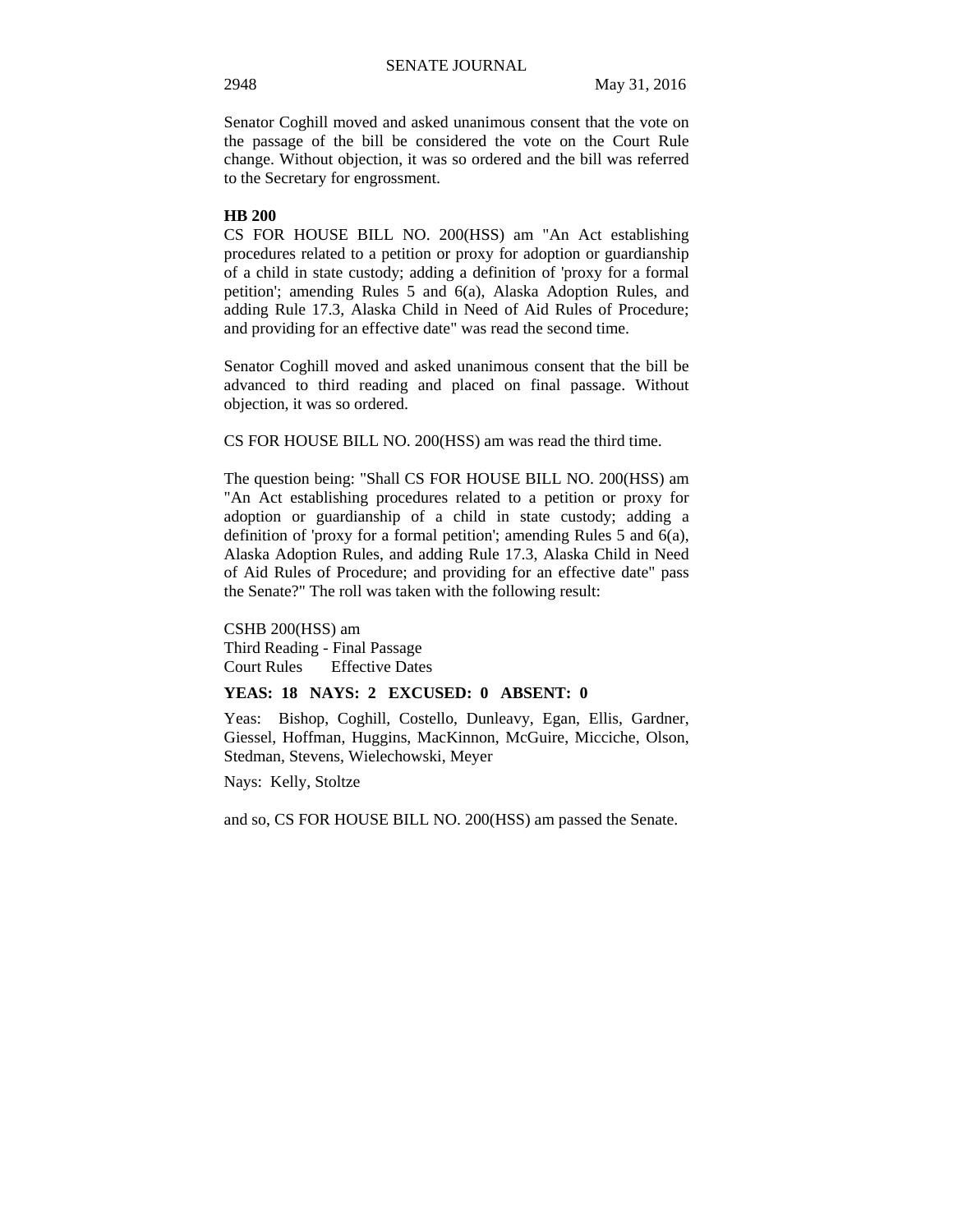Senator Coghill moved and asked unanimous consent that the vote on the passage of the bill be considered the vote on the Court Rule changes. Without objection, it was so ordered.

Senator Coghill moved and asked unanimous consent that the vote on the passage of the bill be considered the vote on the effective date clauses. Without objection, it was so ordered and the bill was signed by the President and Secretary and returned to the House.

Senator Coghill moved and asked unanimous consent to return to Special Committee Reports. Without objection, the Senate returned to:

#### **Special Committee Reports**

#### **HB 256**

The following report was received and distributed at 12:41 p.m., May 31:

May 30, 2016

Mr. President: Mr. Speaker:

The Conference Committee with limited powers of free conference considered SENATE CS FOR CS FOR HOUSE BILL NO. 256(FIN) and CS FOR HOUSE BILL NO. 256(FIN) and recommends

> CONFERENCE CS FOR HOUSE BILL NO. 256 "An Act making appropriations for the operating and loan program expenses of state government and for certain programs; capitalizing funds; amending appropriations; repealing appropriations; making supplemental appropriations and reappropriations; making appropriations under art. IX, sec. 17(c), Constitution of the State of Alaska, from the constitutional budget reserve fund; and providing for an effective date" (technical title change)

be adopted.

A fiscal note packet was attached.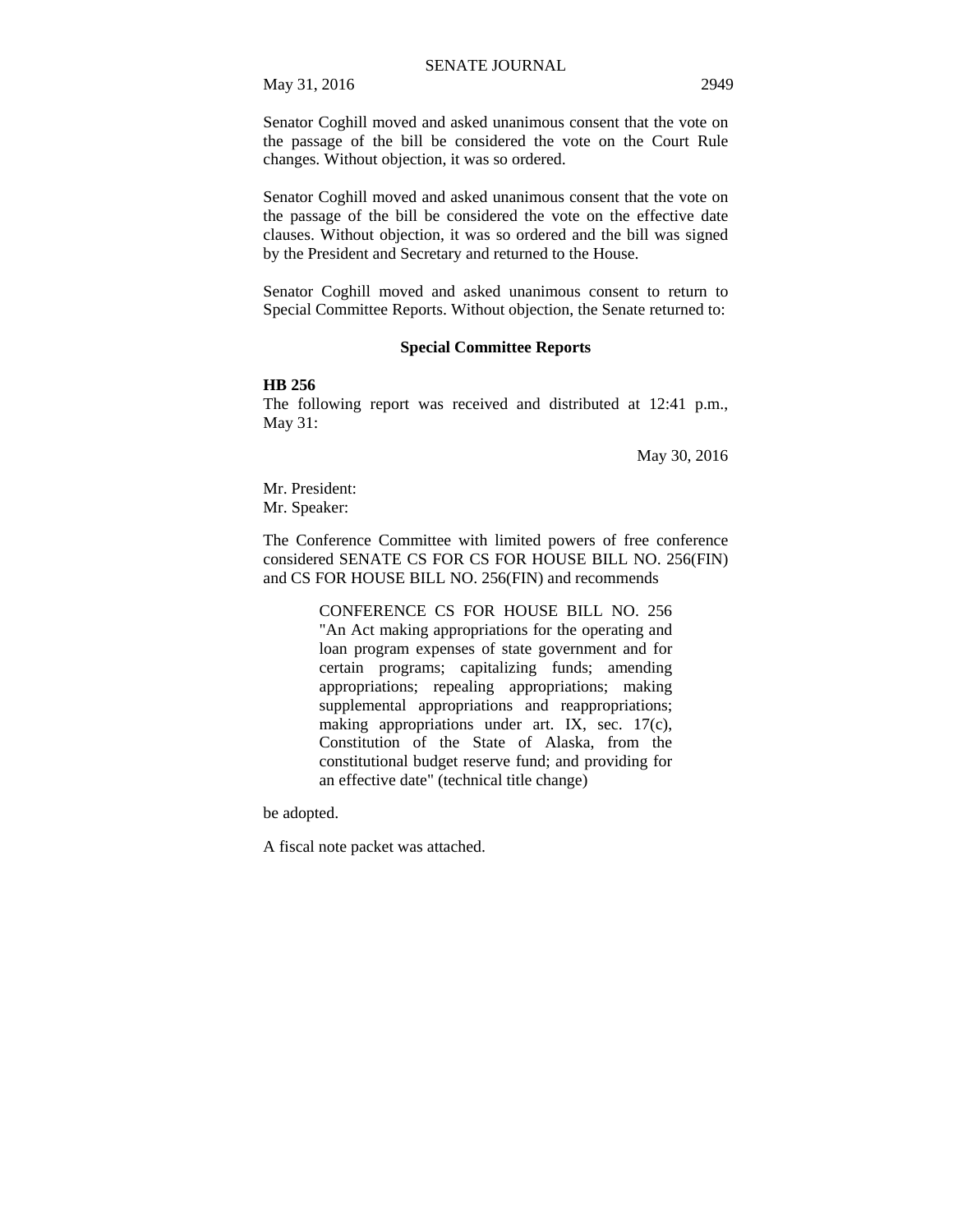Signing the report: Senator Kelly, Chair, Senators MacKinnon, Hoffman; Representative Neuman, Chair, Representatives Thompson, Gara.

Senator Coghill moved and asked unanimous consent Rule 42, Alaska State Legislature Uniform Rules, be waived for the conference committee report on CONFERENCE CS FOR HOUSE BILL NO. 256. Without objection, Uniform Rule 42 was waived.

Senator Coghill moved that the Senate adopt the Conference Committee Report.

The question being: "Shall the Senate adopt the Conference Committee Report?" The roll was taken with the following result:

CCS HB 256 Shall the Senate Adopt the Conference Committee Report? Effective Dates

## **YEAS: 17 NAYS: 3 EXCUSED: 0 ABSENT: 0**

Yeas: Coghill, Costello, Dunleavy, Egan, Giessel, Hoffman, Huggins, Kelly, MacKinnon, McGuire, Micciche, Olson, Stedman, Stevens, Stoltze, Bishop, Meyer

Nays: Ellis, Gardner, Wielechowski

and so, the report was adopted, thus adopting:

CONFERENCE CS FOR HOUSE BILL NO. 256 "An Act making appropriations for the operating and loan program expenses of state government and for certain programs; capitalizing funds; amending appropriations; repealing appropriations; making supplemental appropriations and reappropriations; making appropriations under art. IX, sec. 17(c), Constitution of the State of Alaska, from the constitutional budget reserve fund; and providing for an effective date."

Senator Coghill moved for the adoption of the constitutional budget reserve fund section.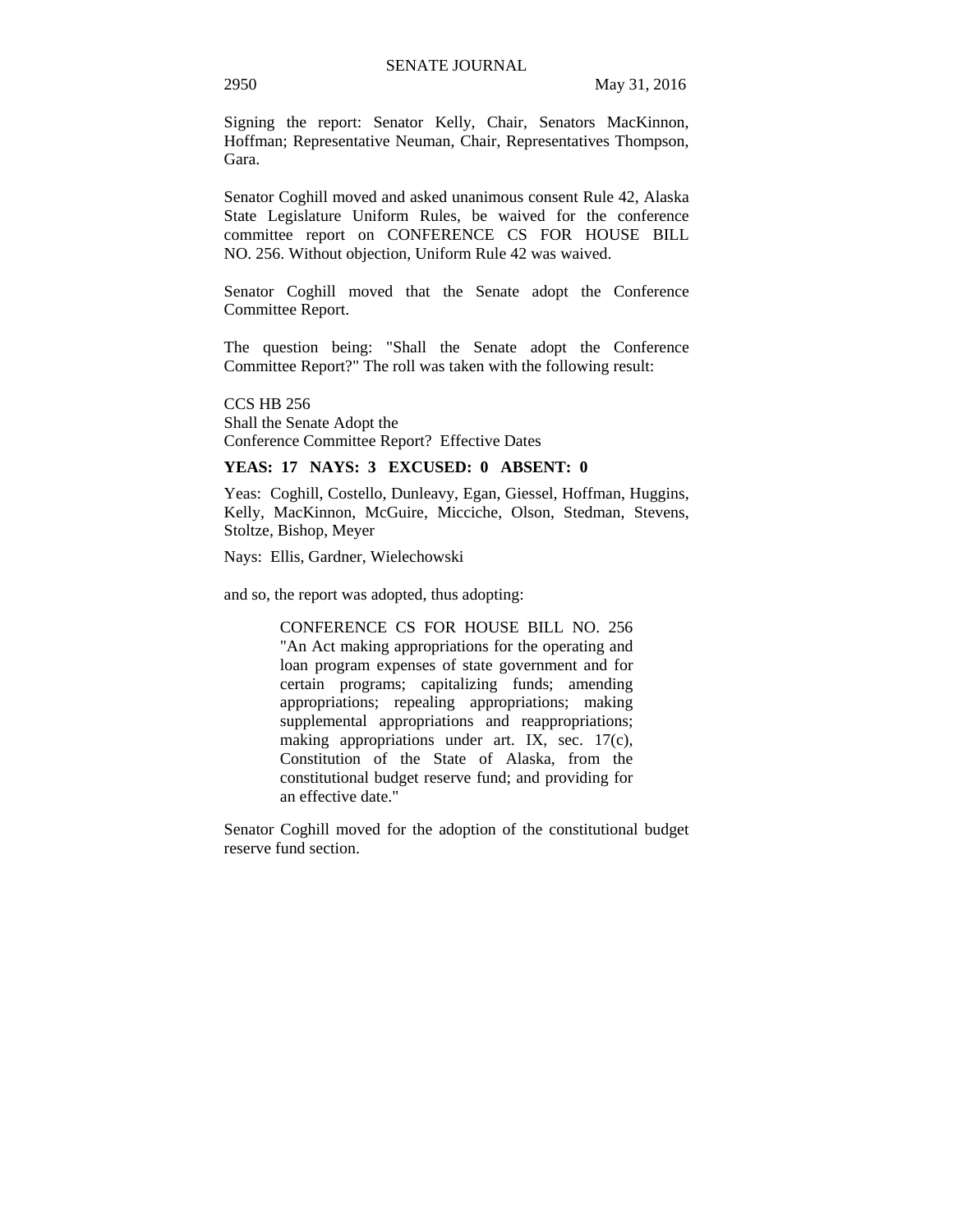May 31, 2016 2951

The question being: "Shall the constitutional budget reserve fund section (Article IX, Section 17(c) Constitution of the State of Alaska) be adopted?" The roll was taken with the following result:

CCS HB 256 Adopt the Constitutional Budget Budget Reserve Fund Section?

#### **YEAS: 17 NAYS: 3 EXCUSED: 0 ABSENT: 0**

Yeas: Costello, Dunleavy, Egan, Giessel, Hoffman, Huggins, Kelly, MacKinnon, McGuire, Micciche, Olson, Stedman, Stevens, Stoltze, Bishop, Coghill, Meyer

Nays: Ellis, Gardner, Wielechowski

and so, the constitutional budget reserve fund section was adopted.

Senator Coghill moved and asked unanimous consent that the vote on the adoption of the Conference Committee Report be considered the vote on the effective date clauses. Without objection, it was so ordered.

The Secretary was requested to notify the House.

Senator Coghill moved and asked unanimous consent to return to Messages from the House. Without objection, the Senate returned to:

#### **Messages from the House**

### **Recess**

Senator Coghill moved and asked unanimous consent that the Senate stand in recess to a call of the Chair. Without objection, the Senate recessed at 2:32 p.m.

#### **After Recess**

The Senate reconvened at 3:45 p.m.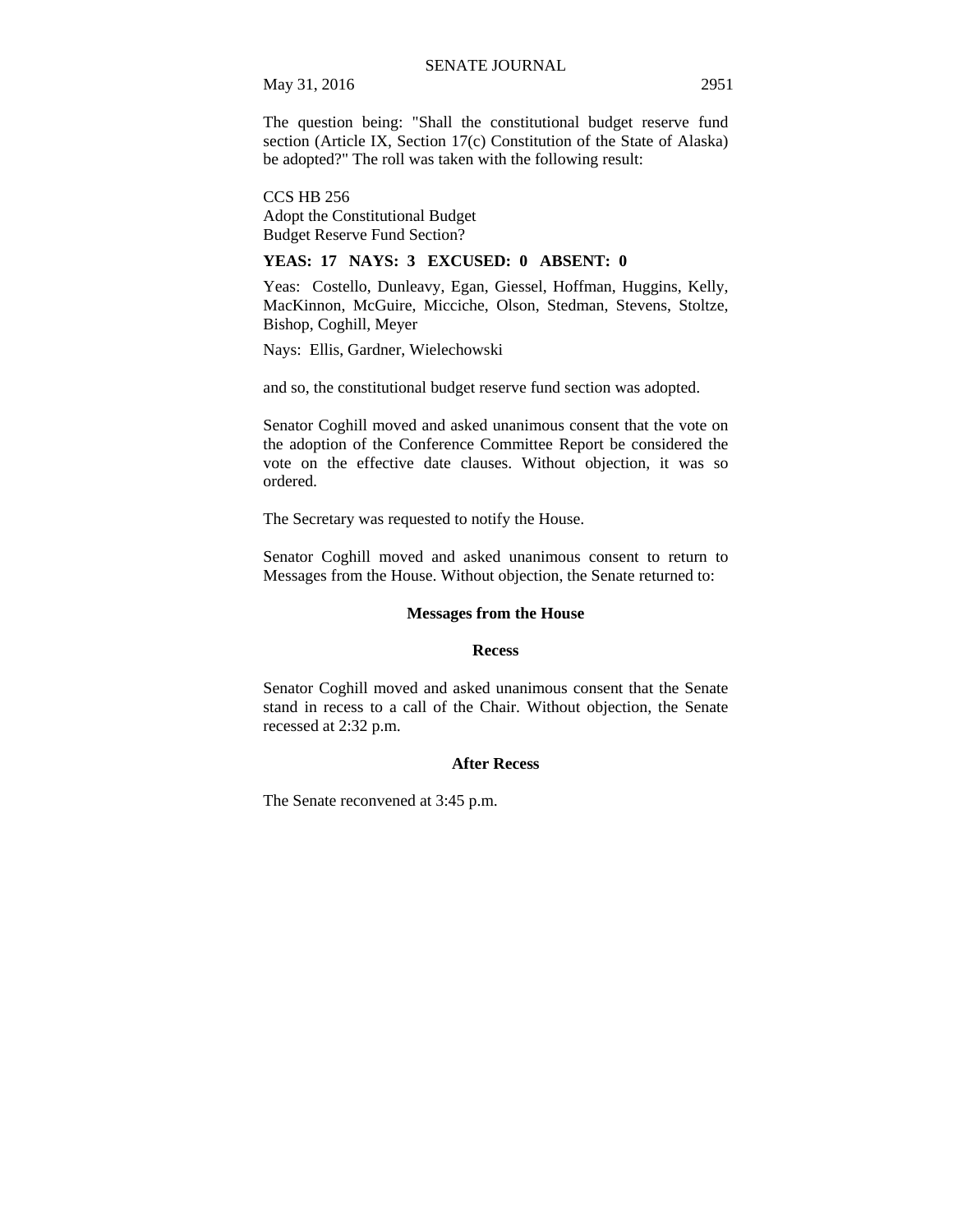#### **Messages from the House (continued)**

#### **Concur Messages**

### **SB 138**

Message dated May 31 was read stating the House passed and returned for consideration CS FOR SENATE BILL NO. 138(FIN) "An Act making and amending appropriations, including capital appropriations, supplemental appropriations, reappropriations, and other appropriations; making appropriations to capitalize funds; and providing for an effective date" with the following amendments:

> HOUSE CS FOR CS FOR SENATE BILL NO. 138(FIN) am H(brf sup maj fld H)

Senator Coghill moved that the Senate concur in the House amendments.

The question being: "Shall the Senate concur in the House amendments?" The roll was taken with the following result:

HCS CSSB 138(FIN) am H(brf sup maj fld H) Shall the Senate Concur in the House Amendments to CSSB 138(FIN)? Effective Dates

## **YEAS: 18 NAYS: 2 EXCUSED: 0 ABSENT: 0**

Yeas: Dunleavy, Egan, Gardner, Giessel, Hoffman, Huggins, Kelly, MacKinnon, McGuire, Micciche, Olson, Stedman, Stevens, Stoltze, Bishop, Coghill, Costello, Meyer

Nays: Ellis, Wielechowski

and so, the Senate concurred in the House amendments, thus adopting HOUSE CS FOR CS FOR SENATE BILL NO. 138(FIN) am H(brf sup maj fld H).

Senator Coghill moved and asked unanimous consent that the vote on concurrence be considered the vote on the effective date clauses. Without objection, it was so ordered.

The Secretary was requested to notify the House.

The bill was referred to the Secretary for enrollment.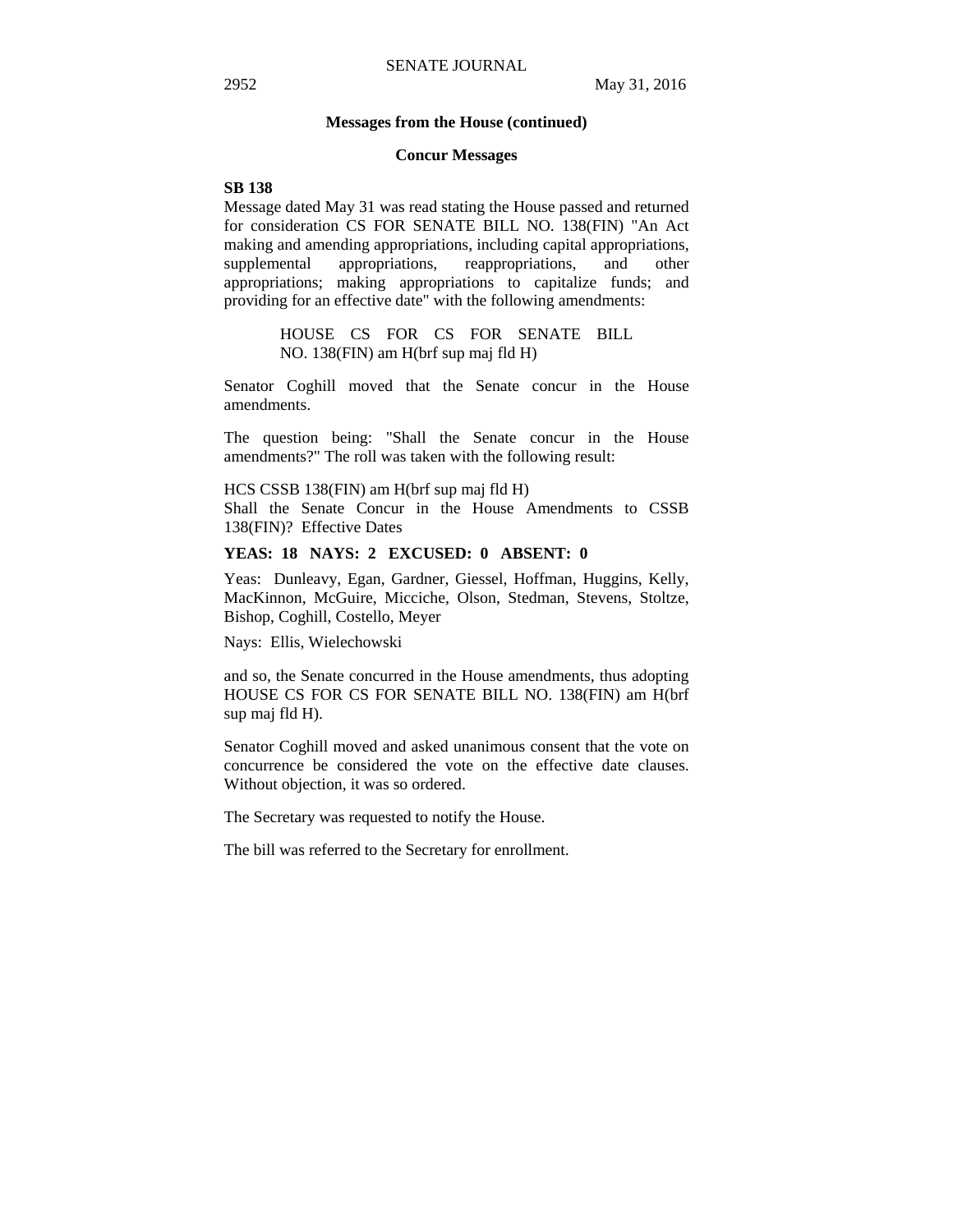May 31, 2016 2953

Senator Kelly moved and asked unanimous consent to return to Unfinished Business. Without objection, the Senate returned to:

## **Unfinished Business**

Senator Kelly moved and asked unanimous consent to be excused from a call of the Senate from evening plane time, June 2 through morning plane time, June 4. Without objection, Senator Kelly was excused.

Senator Gardner moved and asked unanimous consent to be excused from a call of the Senate from September 4 through October 6. Without objection, Senator Gardner was excused.

#### **Announcements**

Rule 23(d) of the Alaska State Legislature Uniform Rules is currently in effect.

Announcements are at the end of the journal.

#### **Engrossment**

#### **HB 27**

SENATE CS FOR CS FOR SPONSOR SUBSTITUTE FOR HOUSE BILL NO. 27(HSS) am S "An Act relating to the duties of the Department of Health and Social Services; relating to hearings on and plans for permanent placement of a child in need of aid; relating to school placement and transportation for children in foster care; relating to foster care transition programs; relating to emergency and temporary placement of a child in need of aid; relating to transitional living arrangements for children in foster care; and amending Rule 17.2, Alaska Child in Need of Aid Rules of Procedure" was engrossed, signed by the President and Secretary and returned to the House for consideration.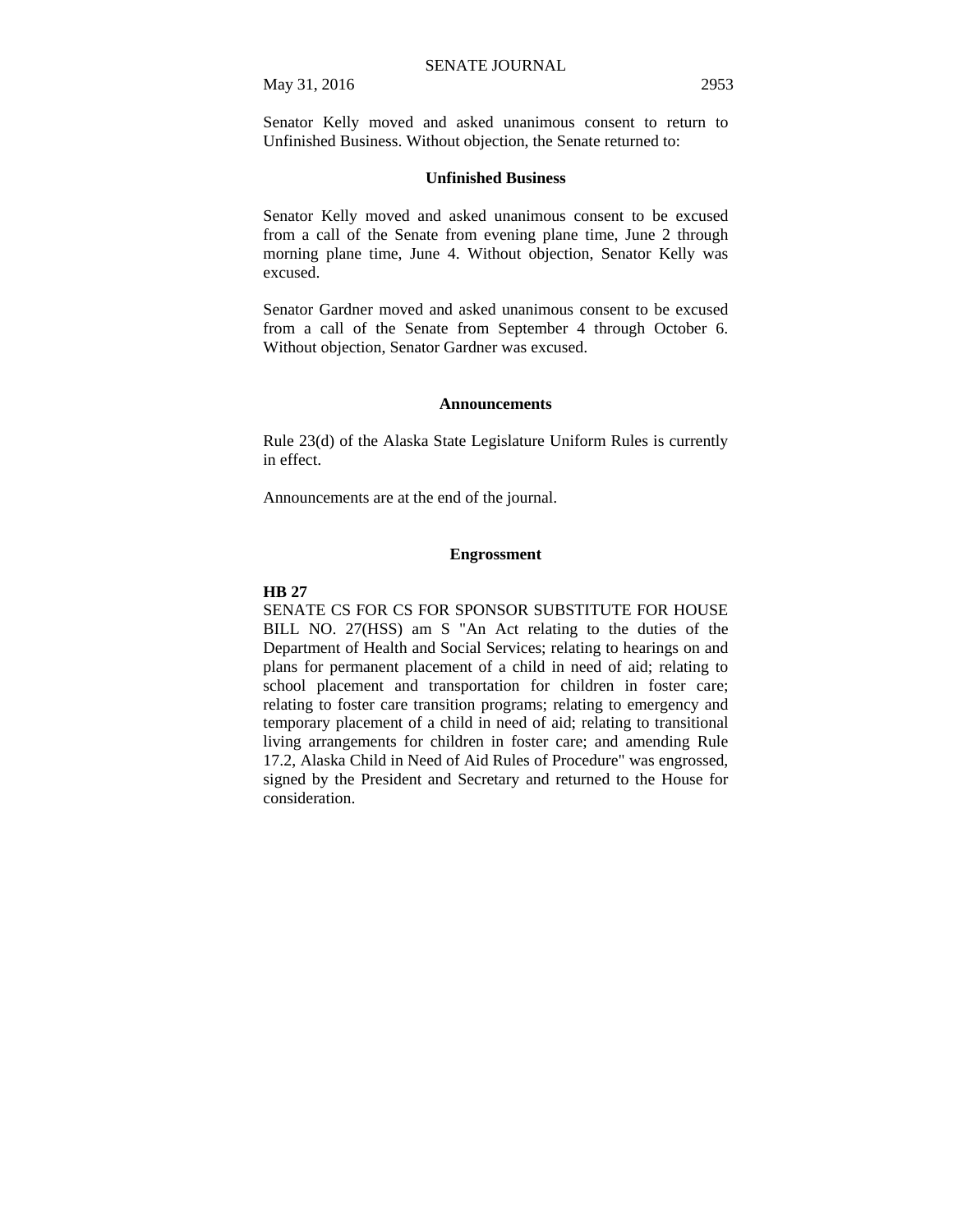# **Adjournment**

Senator Coghill moved and asked unanimous consent that the Senate stand in adjournment until 11:00 a.m., June 3, 2016. Without objection, the Senate adjourned at 3:58 p.m.

> Liz Clark Secretary of the Senate